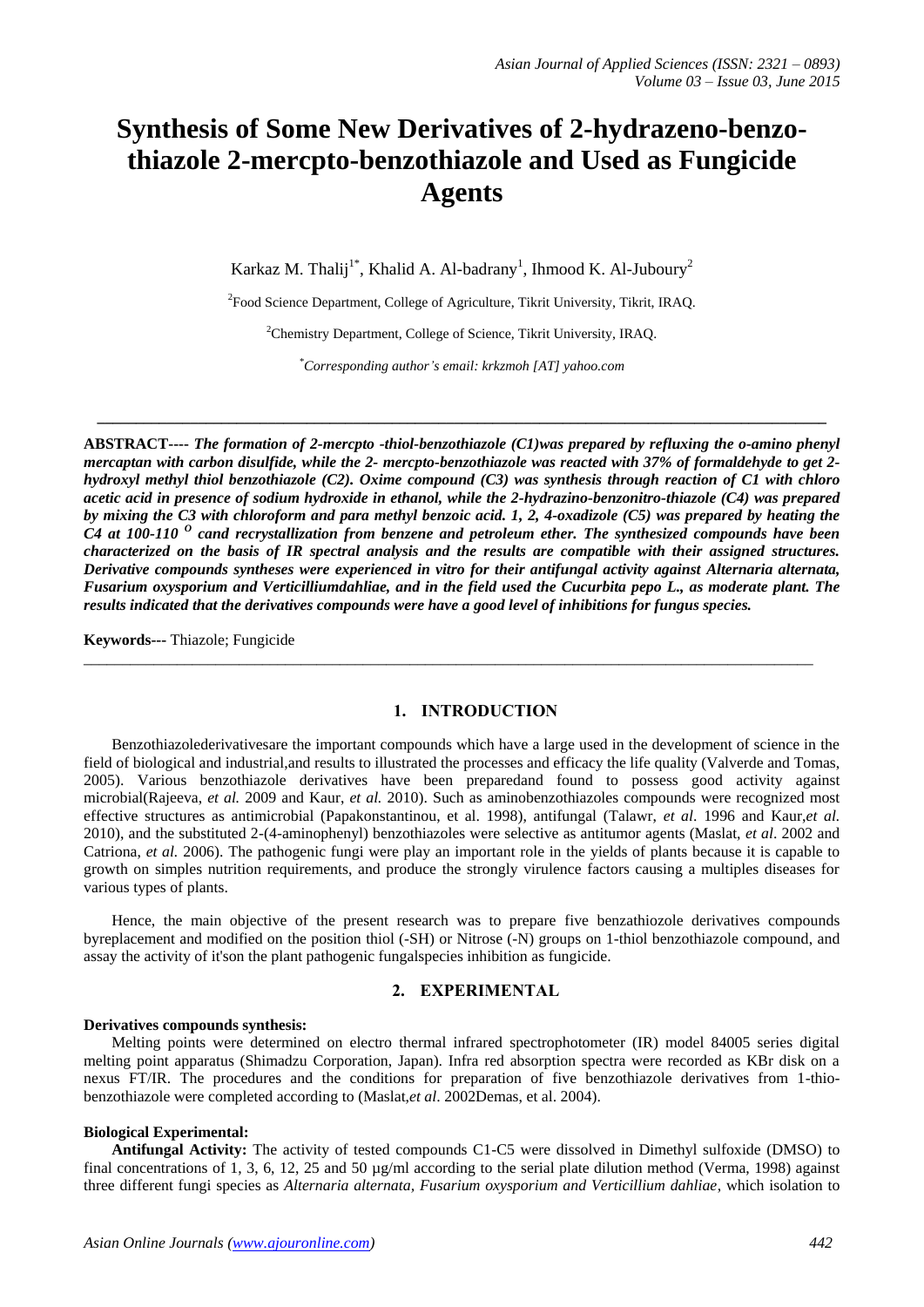the each species according to the classification key in Sammson, (2002) and Winn, et al. (2006), and cultivated on Potato dextrose medium. Normal saline was used to make suspension from spore's species fungal. A particular fungal was transferred used a loopful to 5ml saline to get suspension of related species. The pour plates were incubated at 37 ºc for 1h to dried, each compound in DMSO were poured (0.1 ml) into well which makes in seeded agar plates, and prepare control group with the DMSO solvent only. The antifungal activity was determine by measuring the diameter of zone inhibition, and the serial concentration compounds were prepared in triplicate and incubated at 28 ºc for 3-4 days.

## **Field Experimental:**

Plants from *Cucurbita pepo L.,* were grown in a randomized block design with five replicates, the field of the trails were located in College of agriculture, Tikrit University, Tikrit, Iraq. Plants leaves were treated with each of fungi supernants which containing  $2.3 \times 10^{-6}$  conidia/ml and lets the leaves until became sick, then we treated sequantly by spreading 5 ml per day from each graded concentration series of benzathiazole compounds to each plant and reported the cases of plants.

# **3. RESULTS AND DISCUSSION**

Synthesis of the 2-mercpto-benzothiazole derivatives (Scheme 1 and Table 1.)were performed by addition of triethylamine, distilled water and acrylic acid and acrylamidewere washed with water to collect the 3-(2 benzothiazolythio)propanenitrile (C2) that was melting point (M.P.)at 165-167 ° c and yields at 91% .The 3-(2benzothazolylthio)propane amide was produced from mixed and stirred the solution containing 2-mercaptobenothiazole with trimethylamine and distill water and added the acrylamide, then washed with water to get that derivative as C 2 at yield 76%, M.P. = 220-225  $\degree$  c. C3 compound was prepared by dissolved the C2 compound with sodium carbonate, hydroxyl amine hydrochloride after refluxing it was evaporated and the compound crystallized from ethanol at yield 70% and M.P.  $=148-151$  °c. While compound C4 was synthesis by mixing the C3 derivative with chloroform and para methyl benzoic acid, the compound was recrystallization from benzene and petroleum ether at yield 71% and M.P.  $=$ 207-210  $\degree$ c. The final derivative compound was produced by heating the C 4 compound on 100-110  $\degree$ c after cooling the mixture it was recrystallization from benzene and petroleum ether at yield 80% and M.P.  $=207-210$  °c.

| Compound       | <b>Melting</b><br>points | <b>Yield</b>  | Recrystalliz                         | $IR(KBr)cm^{-1}$ |                             |           |
|----------------|--------------------------|---------------|--------------------------------------|------------------|-----------------------------|-----------|
|                | $\mathbf{^0c}$           | $\frac{0}{0}$ | ed solvent                           | $C=N$            | O<br>$\parallel$<br>$C - N$ | <b>NH</b> |
| C1             | 178-180                  | 80            | Water                                | 1620             | 1690                        | 3250      |
| C <sub>2</sub> | 142-144                  | 87            | Water                                | 1680             | 1700                        | 3200      |
| C <sub>3</sub> | 132-135                  | 88            | Ethanol                              | 1670             | 1700                        | 3250      |
| C <sub>4</sub> | 207-210                  | 71            | Benzene<br>and<br>Petroleum<br>ether | 1620             | 1690                        | 3300      |
| C <sub>5</sub> | 207-210                  | 75            | Benzene<br>and<br>Petroleum<br>ether | 1650             | 1680                        | 3280      |

**Table 1.** Physical and IR spectroscopy properties of compounds  $(C_1-C_5)$ .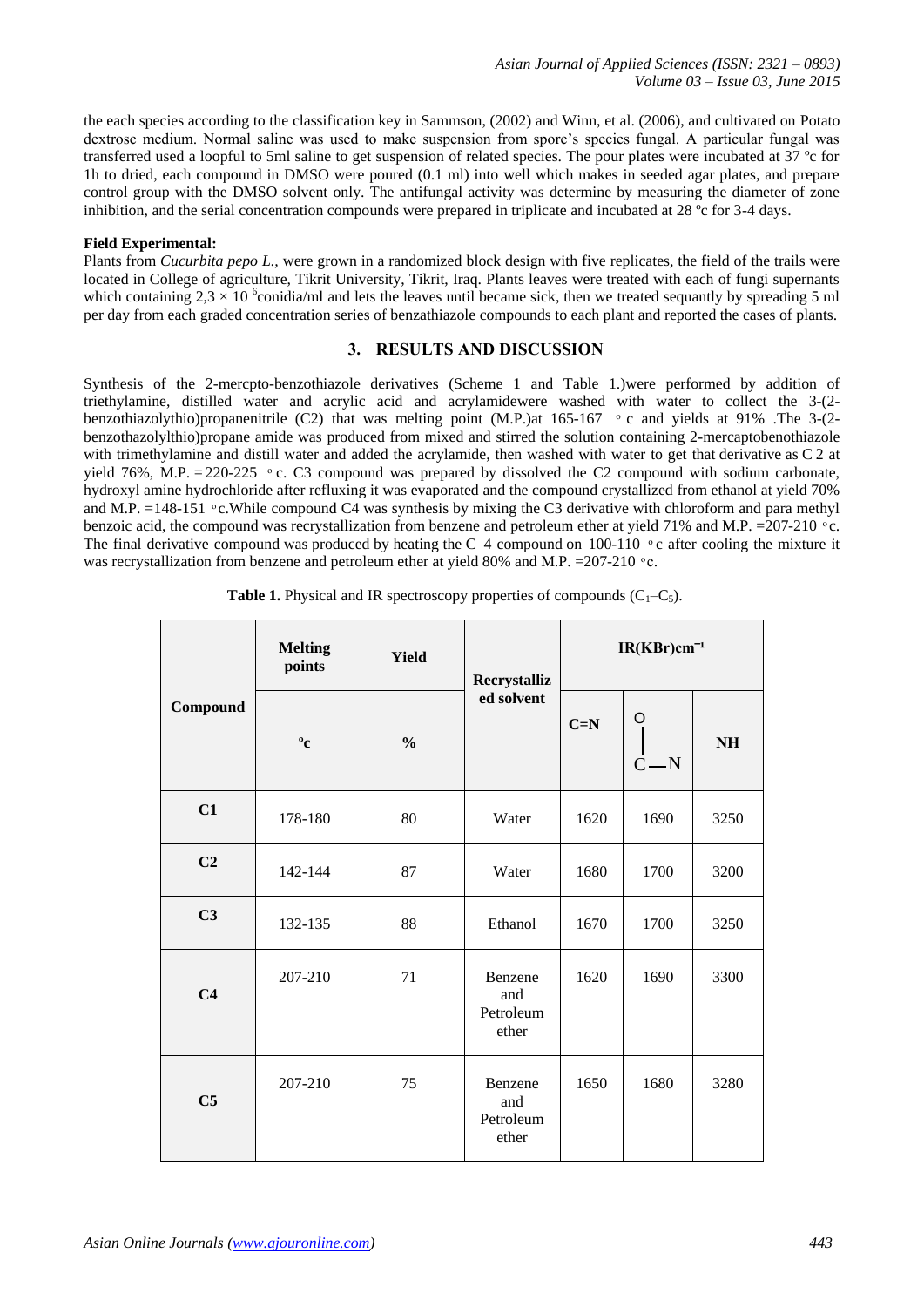

**Scheme 1:Synthesis of the 2-mercpto-benzothiazole derivatives.**

Table 2. Illustrated the evaluation of new mercpto-benzothiazole derivatives compounds for antifungalactivities. The results showed good levels from all compounds as activity against *Alternaria alternata, Fusarium oxysporium* and *Verticillium dahliae*,however, compound C<sub>1</sub> showed anintermediate activity against all species of fungal in study. Also the C2 derivative compound with *Fusarium oxysporium and Verticillium dahliae*, as the MIC were become 12 µg/ml and the diameter of inhibition zone were 14-16 and 10-15 mm respectively. The results were obtained from vitro were confirmed with the field experiment which were used the *Cucurbita pepo L.* plants and the results appear a good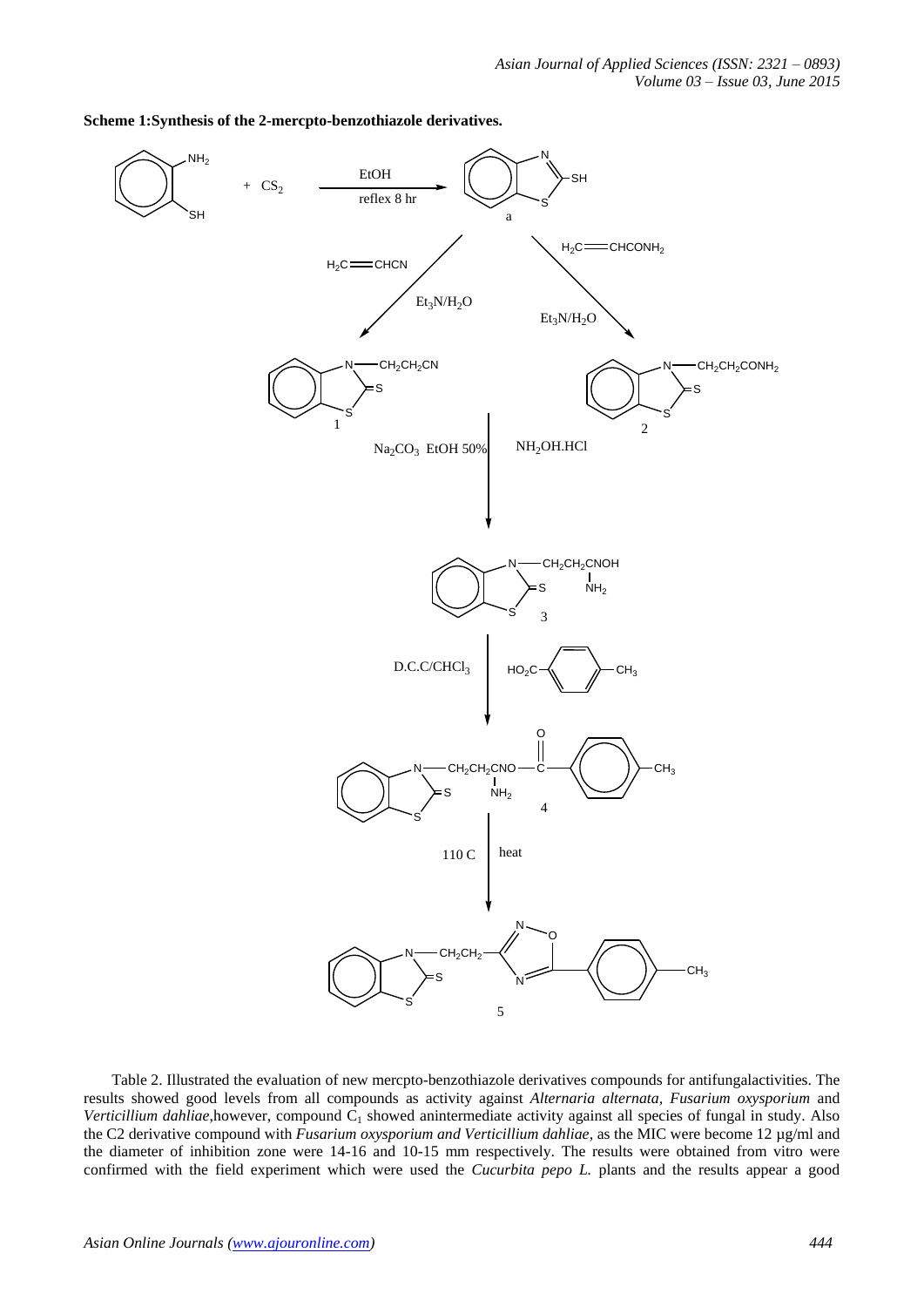inhibition for fungal species through that's return back from yellow the chlorophyll pigment at green color on the plants leaves after 24 to 48 h. after fungal infections.

| Compound       | MIC in (µg/ml), and diameter of inhibition zone (mm) |                     |                      |  |  |  |  |  |  |  |
|----------------|------------------------------------------------------|---------------------|----------------------|--|--|--|--|--|--|--|
|                | Alternaria alternata                                 | Fusarium oxysporium | Verticilliumdahliae, |  |  |  |  |  |  |  |
| $C_1$          | $12(09-12)$                                          | $12(12-16)$         | 50(>6)               |  |  |  |  |  |  |  |
| C <sub>2</sub> | $12(10-14)$                                          | $12(20-24)$         | 25(>6)               |  |  |  |  |  |  |  |
| $C_3$          | $12(09-12)$                                          | $25(18-23)$         | $25(09-12)$          |  |  |  |  |  |  |  |
| $C_4$          | $6(18-22)$                                           | $12(13-15)$         | $12(11-15)$          |  |  |  |  |  |  |  |
| $C_5$          | $6(22-25)$                                           | $6(10-14)$          | $6(20-24)$           |  |  |  |  |  |  |  |

|  |  | Table 2. Antifungal activity of benzothiazolederivative compounds. |  |
|--|--|--------------------------------------------------------------------|--|
|  |  |                                                                    |  |
|  |  |                                                                    |  |

-The MIC was evaluated at ranges 1-50 µg/ml.

The results from this study were reports the successful synthesis of complex and accessory from mercptobenzothiazole derivatives compounds.

# **4. ACKNOWLEDGEMENTS**

The authors would like to thank all members of the Research and Development Office in the Ministry of Higher Education and Scientific research in Republic of Iraq for donating supplies used in this study.

## **5. REFERENCES**

- Arpana, R. ; N. Siddiqui, and S. A. Khan (2007). Benzothiazoles: A New Profile of Biological Activities. Indian J. Pharma. Sci., 69:10-17.
- Barry, A. (1991). Procedures and theoretical considerations for testing antimicrobial agents in agar media, in: Lorian (Ed.), Antibiotics in laboratory medicine,  $5<sup>th</sup>$  Ed. Williams and Wilkins, Baltimore (MD).
- Berge's Manual of Systematic Bacteriology. (2002). Williams and Wilkins. Baltimore. Vol. 2. MD21202. U.S.A. 1208 - 1232.
- Catriona, G. M., G. W. J. Crochard, E. L. Stone, T. D. Bradshaw, M. F. G. Stevens, and A. D. Westwell (2006). Antitumor Benzothiazoles. 26.1 2-(3, 4-Dimethoxyphenyl)-5-fluorobenzothiazole (GW 610, NSC, 721648), a Simple Fluorinated 2-Arylbenzothiazole, Shows Potent and Selective Inhibitory. Activity against Lung, Colon, and Breast Cancer Cell Lines. J. Med. Chem., 49: 179-185.
- Clark. A.L. (1982). "Preparation of 2-amino Benzothiazole" U. S. patent, No. 4, 363, 913.
- Demas, F. ; A. Arellaneda, and C. Digiorgio (2004). "Synthesis and antileishmanial activity of (1, 3 benzothiazole-2-yl) amino-9-(10H) acridinone derivatives". European Journal chemistry, 39, 685-690.
- Dong-Fang, S. ; Bradshaw, T.D. ; Wrigley, S. ; McCall, C. J. 1996. J. of Med. Chem. 39: 3375-3387.
- Dubey A. and N. Sangwan (1994). Synthesis and antifungal activity of 5-(3, 5-diphenyl pyrazole-4-yl oxymethyl)-2-(4-oxa-2-substituted phenyl-3-thiazolidinyl)-1, 3, 4-oxadiazoles thiadiazoles and related compounds. Indian J. Chem., Sect. B. 33:1043–1047.
- Goswami B.N.; J.C.S. Kataky and J.N. Baruash (1984). Synthesis of 3, 4-disubstituted 1, 3, 4-oxadiazole-2 thiones as potential fungicidal agents. J. Heterocyclic. Chem., 21: 205–208.
- Kaur, H., Kumar, S. , Singh, I., Saxena, K.K. and Kumar, A. 2010. Synthesis, Characterization and Biological activity of various substituted benathiazole derivatives. Digest J. Nanomaterials and Biostructures. 5(1): 67-76.
- Maslat, A.O. ; M. Abussaud, H. Tashtoush and M. Al-Talib (2002). Synthesis, Antibacterial, Antifungal and Genotoxic Activities of Bis-1, 3, 4,-oxadiazole derivatives. Pol. J. pharmacol. 54:55-59.
- Papakonstantinou G.S.; P. Markos, K.A.Tsantili, and L.A.Chytyroglon (1998). Synthesis, liophilicity and antimicrobial properties of some o-(5-aryl-1, 2, 4-triazol-3-yl-ethyl) benzaldoximes and o-(5-aryl-1, 2, 4 oxadiazole-2-yl-ethyl) benzaldoximes. Pharmacia, 53; 300–302.
- Rajeeva, B. Srinivasula N. and Shantakumar, S.M. 2009. Synthesis and antimicrobial activity of some new 2 substituted benzathiazole derivatives. E.J. Chem., 6(3): 775-779.